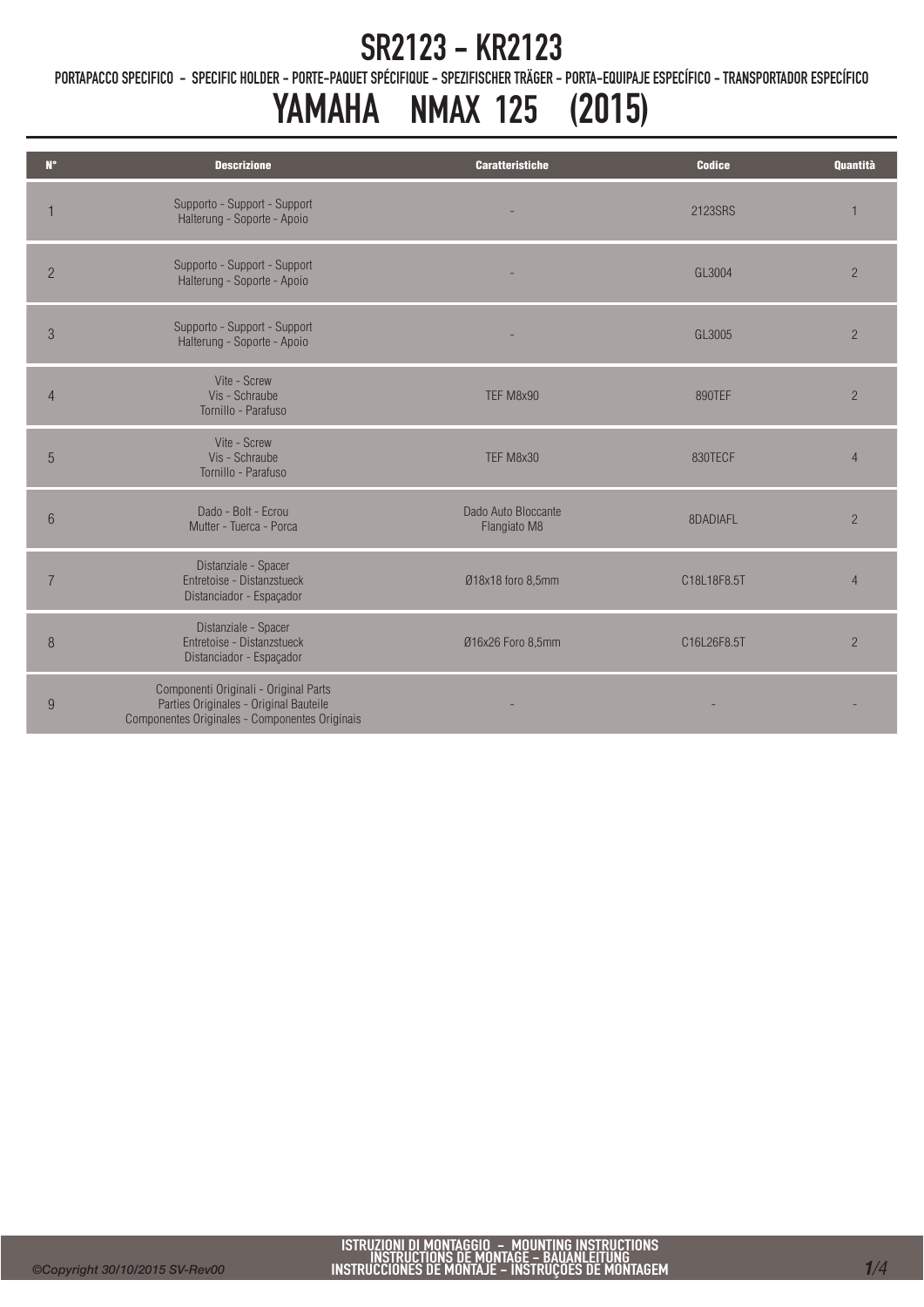PORTAPACCO SPECIFICO - SPECIFIC HOLDER - PORTE-PAQUET SPÉCIFIQUE - SPEZIFISCHER TRÄGER - PORTA-EQUIPAJE ESPECÍFICO - TRANSPORTADOR ESPECÍFICO

## YAMAHA NMAX 125 (2015)





O – MOUNTING INSTRUCTIONS<br>IONTAGE – RAHANI ELTING ISTRUZIONI DI MONTAGGIO - MOUNTING INSTRUCTIONS<br>INSTRUCTIONS DE MONTAGE - BAUANLEITUNG<br>INSTRUCCIONES DE MONTAJE - INSTRUÇÕES DE MONTAGEM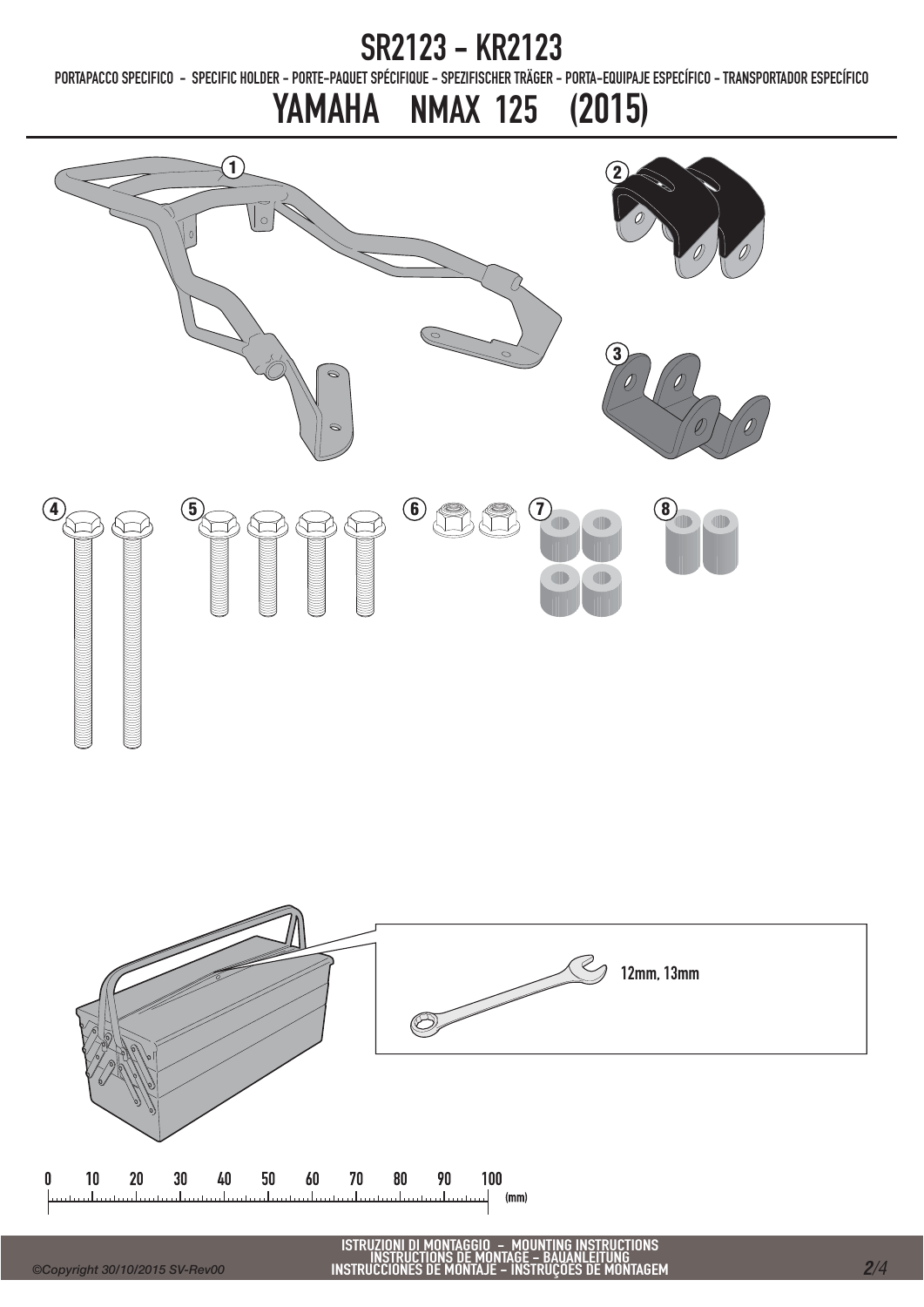PORTAPACCO SPECIFICO - SPECIFIC HOLDER - PORTE-PAQUET SPÉCIFIQUE - SPEZIFISCHER TRÄGER - PORTA-EQUIPAJE ESPECÍFICO - TRANSPORTADOR ESPECÍFICO

### YAMAHA NMAX 125 (2015)